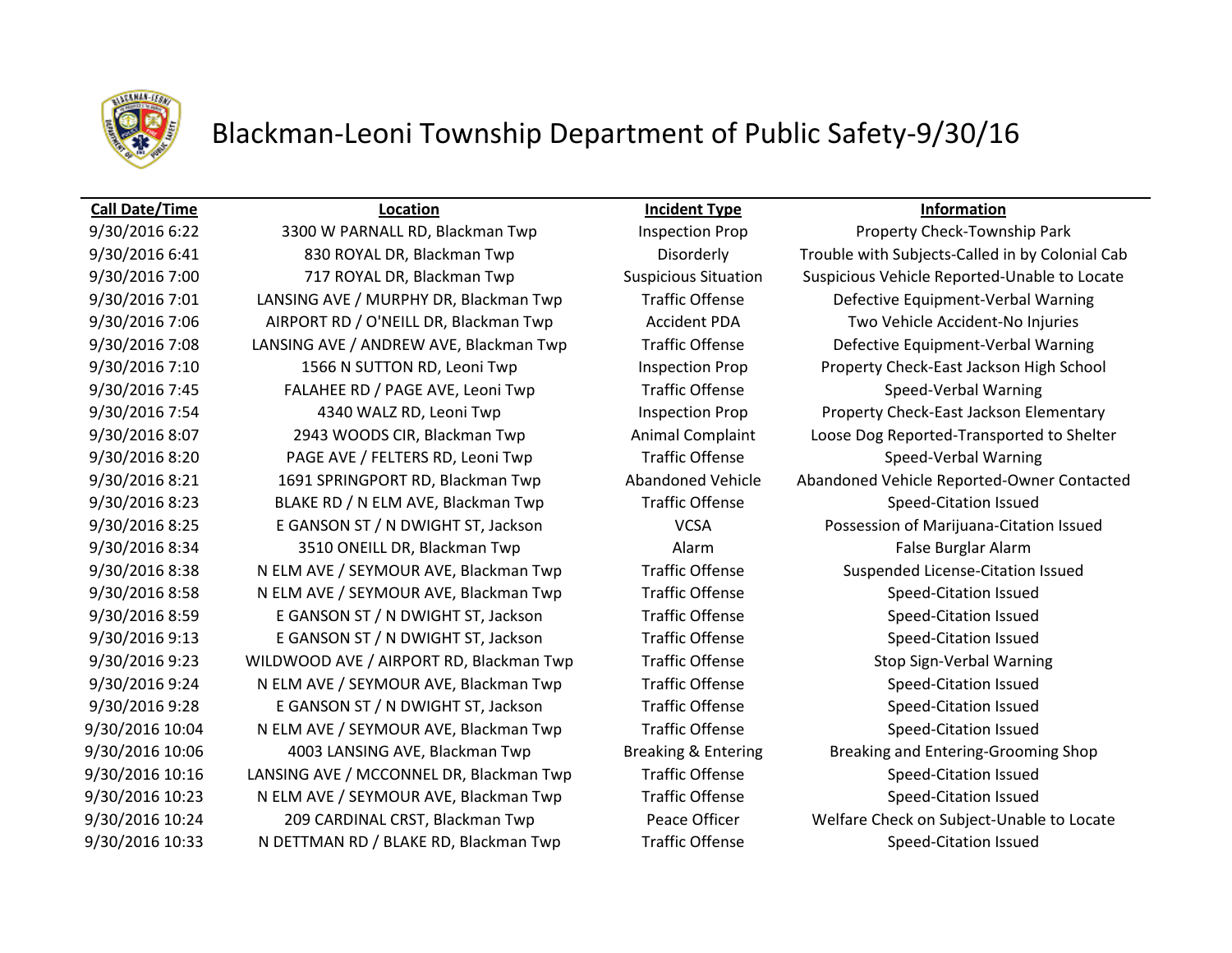

### **Call Date/Time Location Incident Type Information**

9/30/2016 10:38 N ELM AVE / SEYMOUR AVE, Blackman Twp Traffic Offense Speed-Citation Issued 9/30/2016 10:43 N DETTMAN RD / GREGORY RD, Leoni Twp Traffic Offense Speed-Citation Issued 9/30/2016 10:43 1210 W PARNALL RD, Blackman Twp Rescue Rescue Medical Emergency 9/30/2016 10:46 1210 W PARNALL RD, Blackman Twp Citizen Assist Citizen's Assist-Polly's Country Market 9/30/2016 10:50 N ELM AVE / SEYMOUR AVE, Blackman Twp Traffic Offense Speed-Citation Issued 9/30/2016 10:55 N DETTMAN RD / WHITLOCK RD, Blackman Twp Traffic Offense Speed-Citation Issued 9/30/2016 11:14 N DETTMAN RD / WHITLOCK RD, Blackman Twp Traffic Offense Speed-Citation Issued 9/30/2016 11:19 219 HILL RD, Leoni Twp Fire Fire Outside Odor Investigation 9/30/2016 11:33 N DETTMAN RD / WHITLOCK RD, Blackman Twp Traffic Offense Speed-Citation Issued 9/30/2016 11:43 N DETTMAN RD / E MICHIGAN AVE, Blackman Twp Traffic Offense Red Light-Citation Issued 9/30/2016 11:48 4100 HAWKINS RD, Leoni Twp Warrants Subject Arrested on Outstanding Warrant 9/30/2016 11:50 W PARNALL RD / LANSING AVE, Blackman Twp Traffic Offense Defective Equipment-Verbal Warning 9/30/2016 11:58 BERKLEY AVE / LAURENCE AVE, Blackman Twp Traffic Offense Speed-Citation Issued 9/30/2016 12:04 3883 E MICHIGAN AVE, Leoni Twp Rescue Rescue Medical Emergency 9/30/2016 12:08 E MICHIGAN AVE / N DETTMAN RD, Blackman Twp Traffic Offense Expired Plate-Verbal Warning 9/30/2016 12:11 3513 PAGE AVE, Leoni Twp Rescue Rescue Medical Emergency 9/30/2016 12:17 2767 AIRPORT RD, Blackman Twp Fire Fire Burning Complaint-Nothing Found 9/30/2016 12:22 BUNKERHILL RD / DEWEESE RD, Blackman Twp Traffic Offense Speed-Verbal Warning 9/30/2016 12:28 1700 W MICHIGAN AVE, Blackman Twp Disorderly Reported Fight-Wal-Mart Parking Lot 9/30/2016 12:34 51 N US 127, Rives Twp Fire Fire Assist to Rives-Tomkins Fire Department 9/30/2016 12:36 N WEST AVE / BOARDMAN RD, Blackman Twp Disorderly Trouble with Subject Reported-Road Rage 9/30/2016 12:39 W MICHIGAN AVE / 21ST ST, Summit Twp Traffic Offense Defective Equipment-Verbal Warning 9/30/2016 12:43 ELLIOTT RD / COOPER RD, Blackman Twp Traffic Offense Speed-Verbal Warning 9/30/2016 12:56 BUNKERHILL RD / DEWEESE RD, Blackman Twp Traffic Offense Speed-Citation Issued 9/30/2016 12:59 W MICHIGAN AVE / OAK GROVE AVE, Blackman Twp Traffic Offense Speed-Citation Issued 9/30/2016 13:01 LAURENCE AVE / WILDWOOD AVE, Blackman Twp Accident PI Two Vehicle Accident-Injuries 9/30/2016 13:09 LANSING AVE / ANDREW AVE, Blackman Twp Traffic Offense Speed-Citation Issued 9/30/2016 13:09 W MICHIGAN AVE / ROBINSON RD, Blackman Twp Traffic Offense Speed-Citation Issued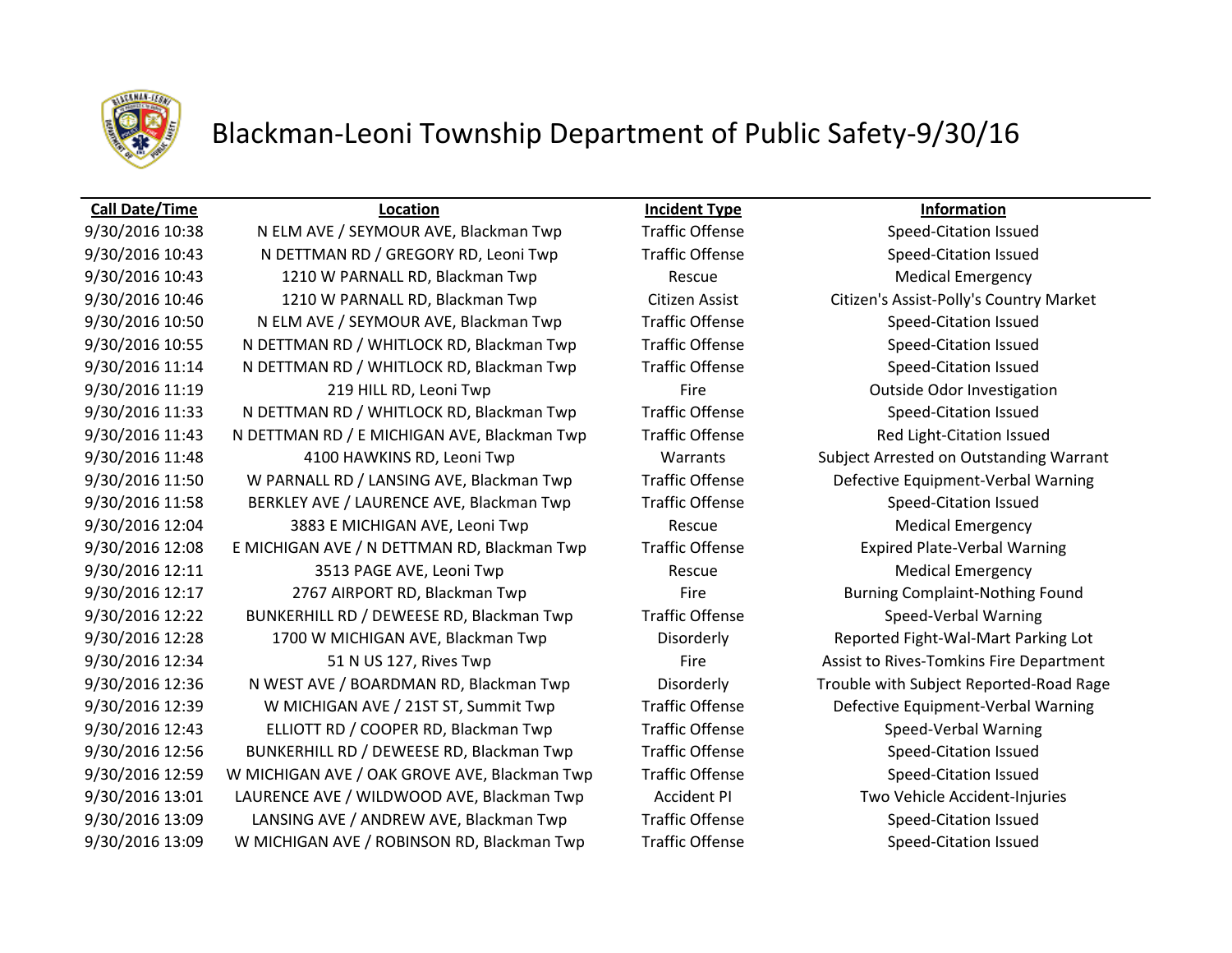

### **Call Date/Time Location Incident Type Information**

9/30/2016 13:24 BUNKERHILL RD / ELLIOTT RD, Blackman Twp Traffic Offense Speed-Citation Issued

9/30/2016 13:25 LANSING AVE / COMMONWEALTH AVE, Jackson Traffic Offense Speed-Citation Issued 9/30/2016 13:26 241 OAK GROVE AVE, Blackman Twp Traffic Offense Speed-Citation Issued 9/30/2016 13:34 BUNKERHILL RD / DEWEESE RD, Blackman Twp Traffic Offense Speed-Citation Issued 9/30/2016 13:41 1700 W MICHIGAN AVE, Blackman Twp Larceny Larceny Shoplifter-Wal-Mart 9/30/2016 13:47 N ELM AVE / O'LEARY RD, Blackman Twp Traffic Offense Speed-Citation Issued 9/30/2016 13:48 LANSING AVE / ROYAL DR, Blackman Twp Traffic Offense Speed-Citation Issued 9/30/2016 14:01 LANSING AVE / ROYAL DR, Blackman Twp Traffic Offense Speed-Citation Issued 9/30/2016 14:08 LANSING AVE / W PARNALL RD, Blackman Twp Traffic Offense Speed-Citation Issued 9/30/2016 14:08 LANSING AVE / WOODWORTH RD, Blackman Twp Traffic Offense Defective Equipment-Verbal Warning 9/30/2016 14:09 400 S STATE ST, Leoni Twp Traffic Offense Speed-Verbal Warning 9/30/2016 14:12 4301 KINGSTON LN, Blackman Twp Domestic Domestic Dispute-Verbal 9/30/2016 14:13 LANSING AVE / ROYAL DR, Blackman Twp Traffic Offense Speed-Citation Issued 9/30/2016 14:15 W MICHIGAN AVE / OAK GROVE AVE, Blackman Twp Traffic Offense Speed-Citation Issued 9/30/2016 14:27 RIVES JUNCTION RD / VAN HORN RD, Blackman Twp Traffic Offense Speed-Citation Issued 9/30/2016 14:31 400 S STATE ST, Leoni Twp Traffic Offense Speed-Verbal Warning 9/30/2016 14:43 LAURENCE AVE / W MICHIGAN AVE, Blackman Twp Traffic Offense Speed-Verbal Warning 9/30/2016 14:44 RIVES JUNCTION RD / VAN HORN RD, Blackman Twp Traffic Offense Speed-Citation Issued 9/30/2016 14:48 LANSING AVE / NEWELL AVE, Blackman Twp Traffic Offense Speed-Verbal Warning 9/30/2016 14:55 RIVES JUNCTION RD / VAN HORN RD, Blackman Twp Traffic Offense Speed-Citation Issued 9/30/2016 14:58 LANSING AVE / ROYAL DR, Blackman Twp Traffic Offense Speed-Citation Issued 9/30/2016 15:11 LANSING AVE / ANDREW AVE, Blackman Twp Traffic Offense Speed-Verbal Warning 9/30/2016 15:15 E MICHIGAN AVE / S US 127, Leoni Twp Accident PDA Two Vehicle Accident-No Injuries 9/30/2016 15:17 RIVES JUNCTION RD / VAN HORN RD, Blackman Twp Traffic Offense Speed-Verbal Warning 9/30/2016 15:19 PAGE AVE / S SUTTON RD, Leoni Twp Traffic Offense Speed-Verbal Warning 9/30/2016 15:24 RIVES JUNCTION RD / VAN HORN RD, Blackman Twp Traffic Offense Speed-Citation Issued 9/30/2016 15:27 N WEST AVE / SAINT CLAIR AVE, Jackson Traffic Offense Expired Plate-Citation Issued 9/30/2016 15:27 SHIRLEY DR / W PARNALL RD, Blackman Twp Animal Complaint Welfare Check on Dog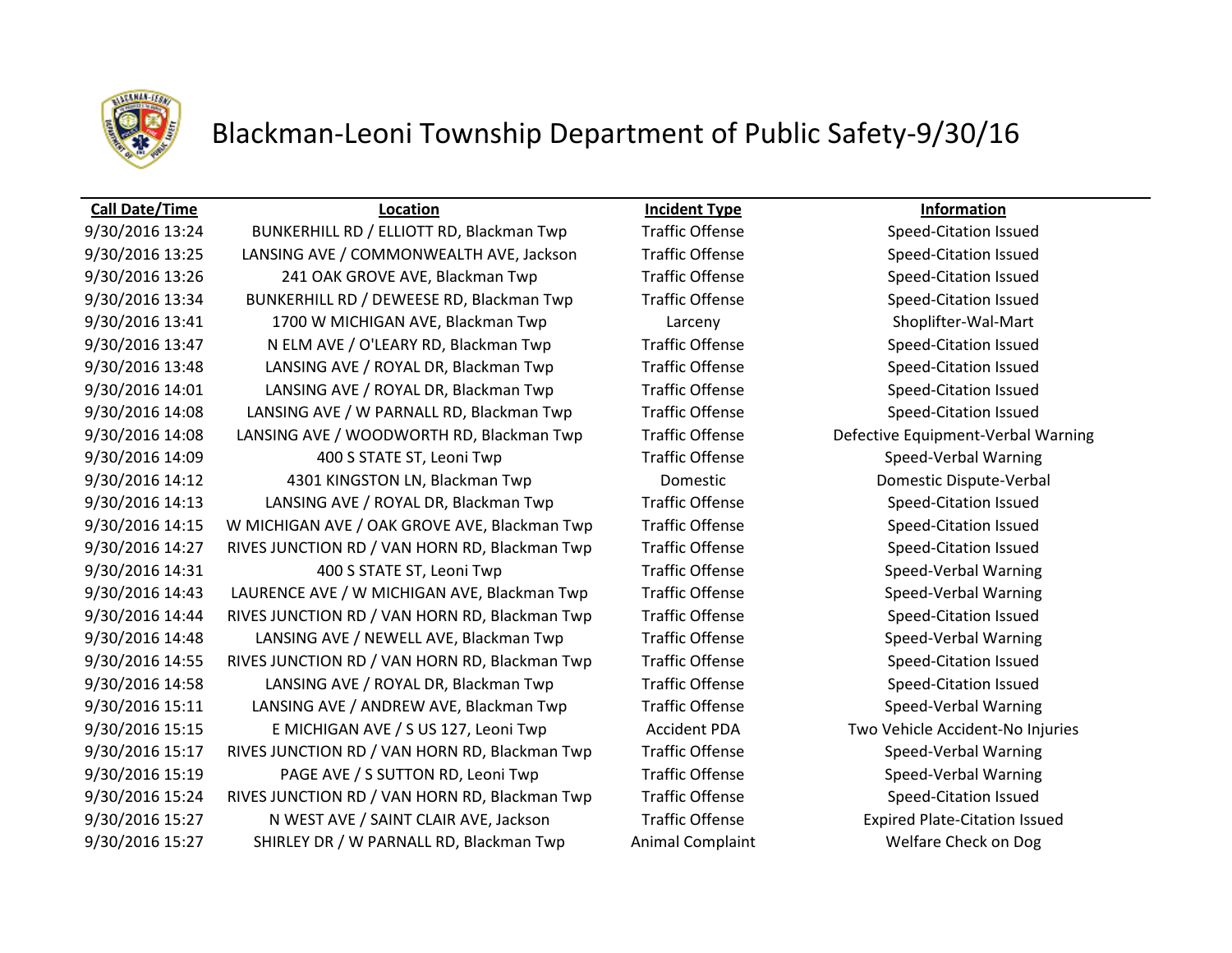

### **Call Date/Time Location Incident Type Information**

9/30/2016 15:33 3537 LINDEN, Blackman Twp Fraud Fraud Credit Card Fraud Reported 9/30/2016 15:35 RIVES JUNCTION RD / VAN HORN RD, Blackman Twp Traffic Offense Speed-Verbal Warning 9/30/2016 15:38 4101 LANSING AVE, Blackman Twp Traffic Offense Speed-Citation Issued 9/30/2016 15:41 HOYER RD / FLANSBURG RD, Leoni Twp Traffic Offense Speed-Verbal Warning 9/30/2016 15:52 RIVES JUNCTION RD / VAN HORN RD, Blackman Twp Traffic Offense Speed-Citation Issued 9/30/2016 16:02 RIVES JUNCTION RD / VAN HORN RD, Blackman Twp Traffic Offense Speed-Verbal Warning 9/30/2016 16:11 4112 LANSING AVE, Blackman Twp Accident PI Two Vehicle Accident-Injuries 9/30/2016 16:11 ANDREW AVE / LANSING AVE, Blackman Twp Traffic Offense Speed-Verbal Warning 9/30/2016 16:14 NELM AVE / EI 94, Blackman Twp Traffic Offense Speed-Citation Issued 9/30/2016 16:17 RIVES JUNCTION RD / VAN HORN RD, Blackman Twp Traffic Offense Speed-Citation Issued 9/30/2016 16:29 CLINTON RD / RIVES JUNCTION RD, Blackman Twp Traffic Offense Speed-Citation Issued 9/30/2016 16:34 1801 N WEST AVE, Blackman Twp Traffic Offense Speed-Citation Issued 9/30/2016 16:35 N ELM AVE / SEYMOUR AVE, Blackman Twp Traffic Offense Speed-Citation Issued 9/30/2016 16:42 ANDREW AVE / ROYAL DR, Blackman Twp Traffic Offense Speed-Citation Issued 9/30/2016 16:47 N ELM AVE / SEYMOUR AVE, Blackman Twp Traffic Offense Speed-Citation Issued 9/30/2016 16:49 3021 E MICHIGAN AVE, Blackman Twp Suspicious Situation Suspicious Situation Reported-Kroger-OK 9/30/2016 16:59 3439 MAYAPPLE LN, Blackman Twp Peace Officer Stand-By While Belongings Picked-Up 9/30/2016 17:02 N ELM AVE / SEYMOUR AVE, Blackman Twp Traffic Offense Speed-Citation Issued 9/30/2016 17:06 ANDREW AVE / ROYAL DR, Blackman Twp Traffic Offense Speed-Citation Issued 9/30/2016 17:08 3757 LANSING AVE, Blackman Twp Suspicious Situation Suspicious Situation Reported 9/30/2016 17:13 N ELM AVE / SEYMOUR AVE, Blackman Twp Traffic Offense Speed-Citation Issued 9/30/2016 17:17 4240 FLANSBURG RD, Leoni Twp Peace Officer Welfare Check on Subject-Transported to Hospital 9/30/2016 17:18 BOARDMAN RD / N WEST AVE, Blackman Twp Traffic Offense Speed-Citation Issued 9/30/2016 17:20 2920 PHEASANT RUN DR 2D, Blackman Twp Civil Dispute Civil Dispute Over Vehicle 9/30/2016 17:21 3532 MYERS CT, Leoni Twp Assist Assist Assist to Jackson Police Department 9/30/2016 17:22 N ELM AVE / BLAKE RD, Blackman Twp Traffic Offense Speed-Citation Issued

9/30/2016 17:27 RIVES JUNCTION RD / VAN HORN RD, Blackman Twp Traffic Offense Speed-Verbal Warning 9/30/2016 17:29 ANDREW AVE / ROYAL DR, Blackman Twp Traffic Offense Speed-Citation Issued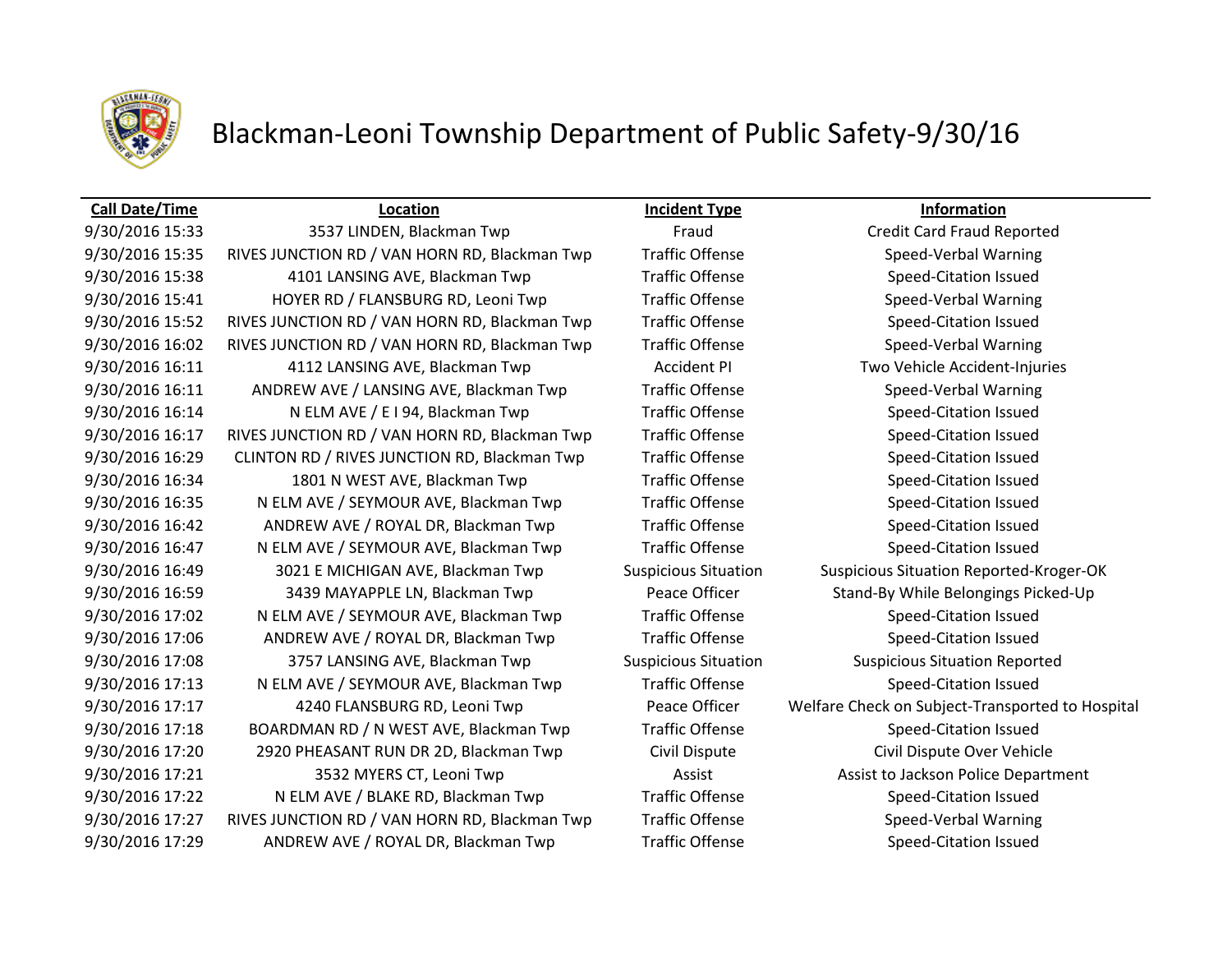

### **Call Date/Time Location Incident Type Information**

9/30/2016 17:57 LANSING AVE / SPARKS ST, Jackson Traffic Offense Speed-Citation Issued 9/30/2016 18:30 430 CHESTNUT ST, Blackman Twp Domestic Domestic Domestic Assault Report-Prosecutor Review 9/30/2016 18:31 E PARNALL RD / COOPER RD, Blackman Twp Traffic Offense Speed-Verbal Warning 9/30/2016 18:33 2102 E MICHIGAN AVE, Jackson Assist Assist Assist to Jackson Police Department 9/30/2016 18:49 1700 W MICHIGAN AVE, Blackman Twp Suicide Suicide Suicidal Subject-Transported to Hospital 9/30/2016 19:00 W MICHIGAN AVE / BEACON ST, Blackman Twp Traffic Offense Speed-Citation Issued 9/30/2016 19:29 DONEY RD / SPRINGPORT RD, Blackman Twp Suspicious Situation Suspicious Subject Reported-Checked OK 9/30/2016 19:38 706 CLOVER HILL PL, Leoni Twp Domestic Domestic Domestic Dispute-Verbal 9/30/2016 19:44 OAK GROVE AVE / CATHERINE ST, Blackman Twp Traffic Offense Suspended License-Citation Issued 9/30/2016 19:46 SPRINGPORT RD / DONEY RD, Blackman Twp Traffic Offense Speed-Citation Issued 9/30/2016 19:59 W MICHIGAN AVE / ROBINSON RD, Blackman Twp Traffic Offense Defective Equipment-Verbal Warning 9/30/2016 20:10 3300 W PARNALL RD, Blackman Twp Inspection Prop Property Check-Township Park 9/30/2016 20:11 E I 94 / S US 127, Blackman Twp Reckless Driving Reckless Driver Reported-Unable to Locate 9/30/2016 20:30 LANSING AVE / WOODWORTH RD, Blackman Twp Traffic Offense Speed-Citation Issued 9/30/2016 20:35 W GROVE AVE / ROUND LAKE DR, Leoni Twp Traffic Offense Expired Plate-Verbal Warning 9/30/2016 20:37 AIRPORT RD / WAYLAND DR, Blackman Twp Traffic Offense Defective Equipment-Verbal Warning 9/30/2016 20:43 ROSEHILL RD / COOPER RD, Blackman Twp Traffic Offense Defective Equipment-Verbal Warning 9/30/2016 20:57 3223 HAWKINS RD, Leoni Twp Found Property Found Property-Returned to Owner 9/30/2016 20:59 NELM AVE / BLAKE RD, Blackman Twp Traffic Offense Speed-Verbal Warning 9/30/2016 21:15 6009 FAIRLANE DR, Leoni Twp Rescue Rescue Medical Emergency 9/30/2016 21:18 CLINTON RD / MURRAY RD, Blackman Twp Accident PDA Car/Dog Accident 9/30/2016 21:26 6100 ANN ARBOR RD, Leoni Twp Accident PDA One Vehicle Accident-No Injuries 9/30/2016 21:36 ANN ARBOR RD / PONDEROSA DR, Leoni Twp Traffic Offense Speed-Verbal Warning 9/30/2016 21:43 N ELM AVE / E I 94, Blackman Twp Traffic Offense Defective Equipment-Verbal Warning 9/30/2016 22:10 W MICHIGAN AVE / LAURENCE AVE, Blackman Twp Traffic Offense Speed-Citation Issued

9/30/2016 17:55 2767 AIRPORT RD, Blackman Twp Rescue Rescue Medical Emergency 9/30/2016 20:16 2995 LANSING AVE, Blackman Twp Suspicious Situation Suspicious Subjects Reported-Unable to Locate 9/30/2016 20:44 129 N PORTAGE RD, Leoni Twp Suspicious Situation Suspicious Vehicle Reported-Unable to Locate